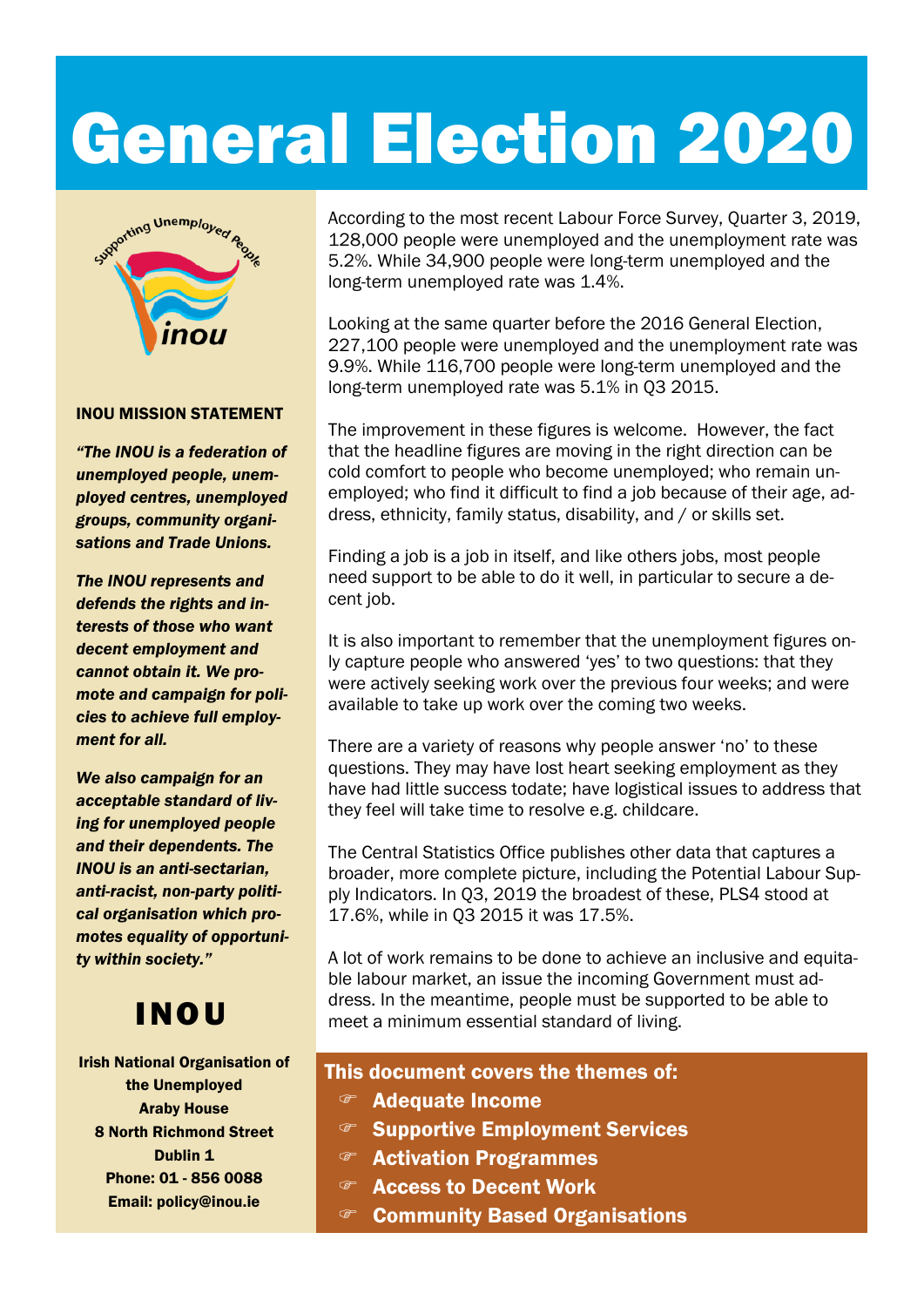### Adequate Income

In November 2019 the Central Statistics Office published the Survey on Income and Living Conditions (SILC) for 2018. SILC is a household survey that captures information on a range of income and social transfers. Amongst the data produced by SILC are key national poverty indicators including the 'at-risk-ofpoverty' rate; the deprivation rate; and the consistent poverty rate.

- The at-risk-of-poverty rate is defined as "*the share of persons with an equivalised income below a given percentage (usually 60%) of the national median income*". In 2018 the at-risk-of-poverty threshold increased by 9.2% to €13,505.
- The deprivation rate is defined as *"Households that are excluded and marginalised from consuming goods and services which are considered the norm for other people in society, due to an inability to afford them"*. The four indicators with the highest percentage of individuals experiencing deprivation were: without heating at some stage in the last year (38.9%); unable to afford a morning, afternoon or evening out in the last fortnight (54.7%); unable to replace any worn out furniture (77.3%); and unable to afford to have family or friends for a drink or meal once a month (61.3%).
- The consistent poverty rate captures people "*who are defined as being at risk of poverty and experiencing enforced deprivation (experiencing two or more types of deprivation)".*

#### In 2018 the national level at-risk-of-poverty rate was 14%; the deprivation rate was 15.1%; and the consistent poverty rate was 5.6%. The picture for unemployed people is very different. In 2018 their at-riskof-poverty rate was 47.3%; their deprivation rate was 41.6%; and their consistent poverty rate was 27.6%.

As these figures illustrate, key poverty indicators are much higher for unemployed people than the national figures. This was also true for other groups of people in 2018:

- $\degree$  The consistent poverty rate for people who were 'not at work due to illness or disability' was 21.3%; their deprivation rate was 36.7%; and their 'at-risk-of- poverty' rate was 47.7%.
- **People whose educational attainment is 'primary or below had a consistent poverty rate of 9.6%;** and an at-risk-of-poverty rate of 24.4%; and a deprivation rate of 21.9%.
- $\degree$  Households where there was no one at work had a consistent poverty rate of 17.8%; a deprivation rate of 28.9%; and an 'at-risk-of- poverty' rate of 38.6%.
- Households with 1 adult aged <65 had a consistent poverty rate of 13.6%; their 'at-risk-of-poverty' was 34%; and their deprivation rate was 23.9%.
- Households with 1 adult with children aged under 18 had a consistent poverty rate of 19.2%; an atrisk-of-poverty rate of 33.5%; and a deprivation rate of 42.7%.

In their most recent update of the Minimum Essential Standard of Living, the Vincentian Partnership for Social Justice noted that *"Deep income inadequacy is a persistent issue. Certain household types are particularly vulnerable to deep income inadequacy as particular characteristics of these household's need are not adequately covered by the current structures of the social welfare system. Deep income inadequacy is now exclusively found in households which are headed by one adult, i.e. single workingage adult and lone parent households, or in households with older children"*. (p35)

In May 2019, at the INOU's Annual Delegate Conference delegates called *"on the Government to benchmark all social welfare rates at a level which is sufficient to lift people above the poverty line and provide them with a Minimum Essential Standard of Living, and to only consider indexation when these benchmarks have been attained"*. The incoming Government must answer this call.

#### THE INOU CALLS ON THE INCOMING GOVERNMENT TO:

 Benchmark all Social Welfare rates at a level which is sufficient to lift people above the poverty line and provide them with a Minimum Essential Standard of Living.



End the age segregation still evident in the Jobseeker's Allowance payment.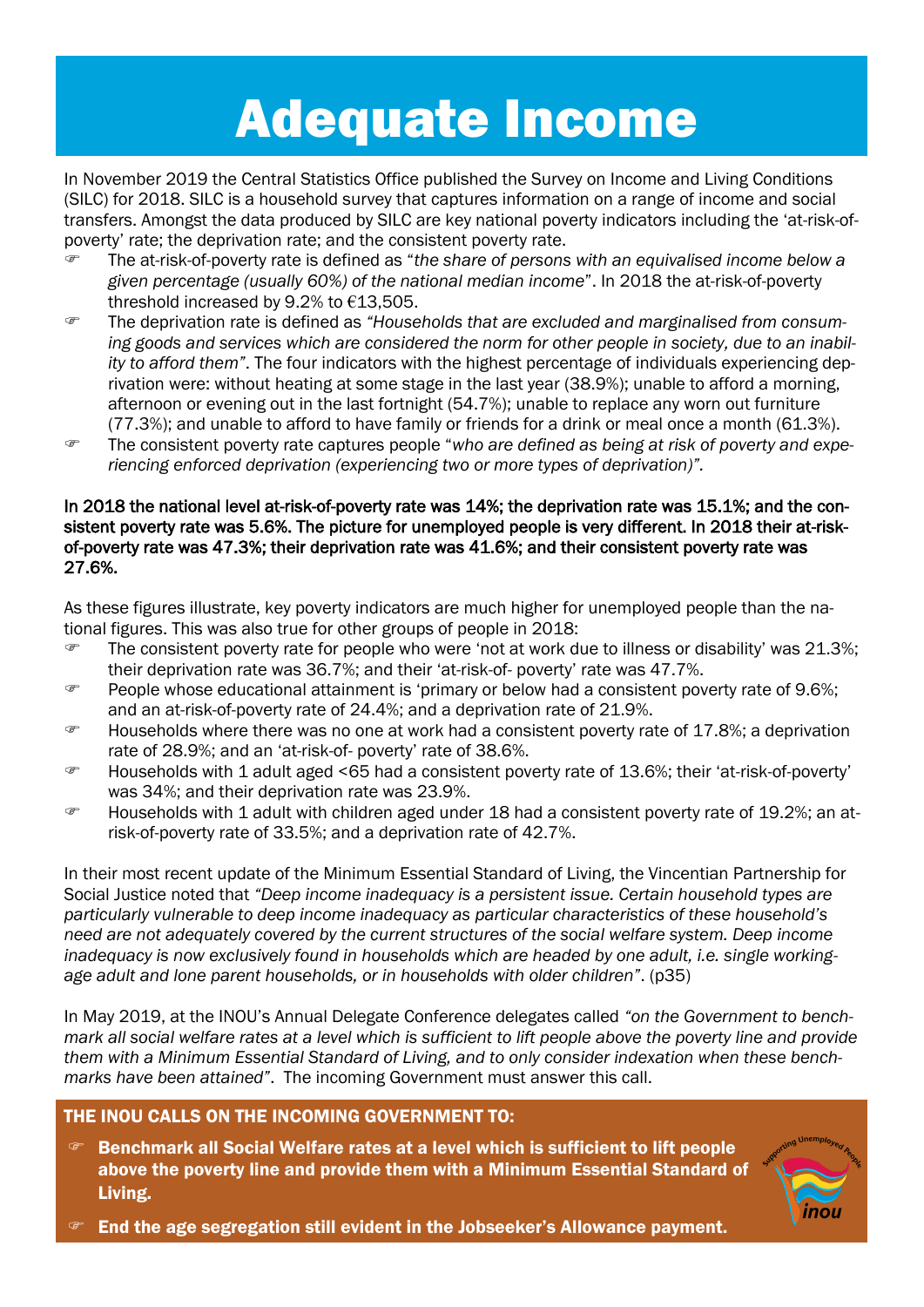### Supportive Employment Services

In June 2019, the INOU published *Building a Quality Public Employment Service* which built on the organisation's work of exploring unemployed people's experiences of the Intreo model as delivered by the DEASP; LES; and JobPath providers. In the document we noted the importance of achieving a Public Employment Service *"that is open to and available to everyone of working age who wishes to avail of the service including:*

- *Unemployed people in receipt of a Jobseeker's payment*
- *Unemployed people not in receipt of a Jobseeker's payment*
- *People working part-time*
- *People who are underemployed*
- *People out of work and in receipt of other Social Welfare payments*
- *People working in low-paid jobs*
- *People looking for a change of career*
- *People who are very significantly distanced from the Labour Market"* (p2)

It is interesting to note that the European Union's second Country Specific Recommendations to Ireland in 2019 highlighted the need to: "*Provide personalised active integration support and facilitate upskilling, in particular for vulnerable groups and people living in households with low work intensity".* 

Amongst the *Key values and principles* in the INOU report*,* we noted the importance of:

- *Belief in the potential and capacity of the person*
- *Respect and dignity*
- *Informed choice*
- *Working in partnership with person using the service*
- *Working in partnership with other organisations, including education and training providers and a range of community and statutory support agencies*
- *Actively promoting equality and social inclusion*
- *Enabled by:*
	- *Ethos of continuous professional development*
	- *Effective recruitment*
	- *Good management* (p4)

The INOU is keenly aware that important employment services and supports are delivered through the Jobs Clubs, EmployAbility and the Social Inclusion and Community Activation Programme. In recent consultations on employment services two broad themes emerged: addressing the remaining barriers to work and further incentivising the take-up of work. Amongst the proposals to address these issues were: a pilot initiative; a high support employment service team; increase the level of childcare financial supports and available places; increase the duration from three to five years that people in receipt of Jobseekers payments can retain their medical card after taking-up work; review the current system and change it from an hours-based, rather than days-based system which would incentivise the take-up of part-time work; and ensure the effective roll-out and delivery of Public Sector and Equality Human Rights Duty.

#### THE INOU CALLS ON THE INCOMING GOVERNMENT TO:

- Resource the provision of good career and employment guidance to support unemployed people to make informed choices.
- Address the remaining barriers to work and further incentivise the take-up of work.
- Support people to address the initial costs of taking up employment, in particular the costs of travel and childcare.
- $\mathcal{F}$  Ensure that individuals and communities most disadvantaged in the labour market are pro-actively provided with tailor made supports to address their issues.

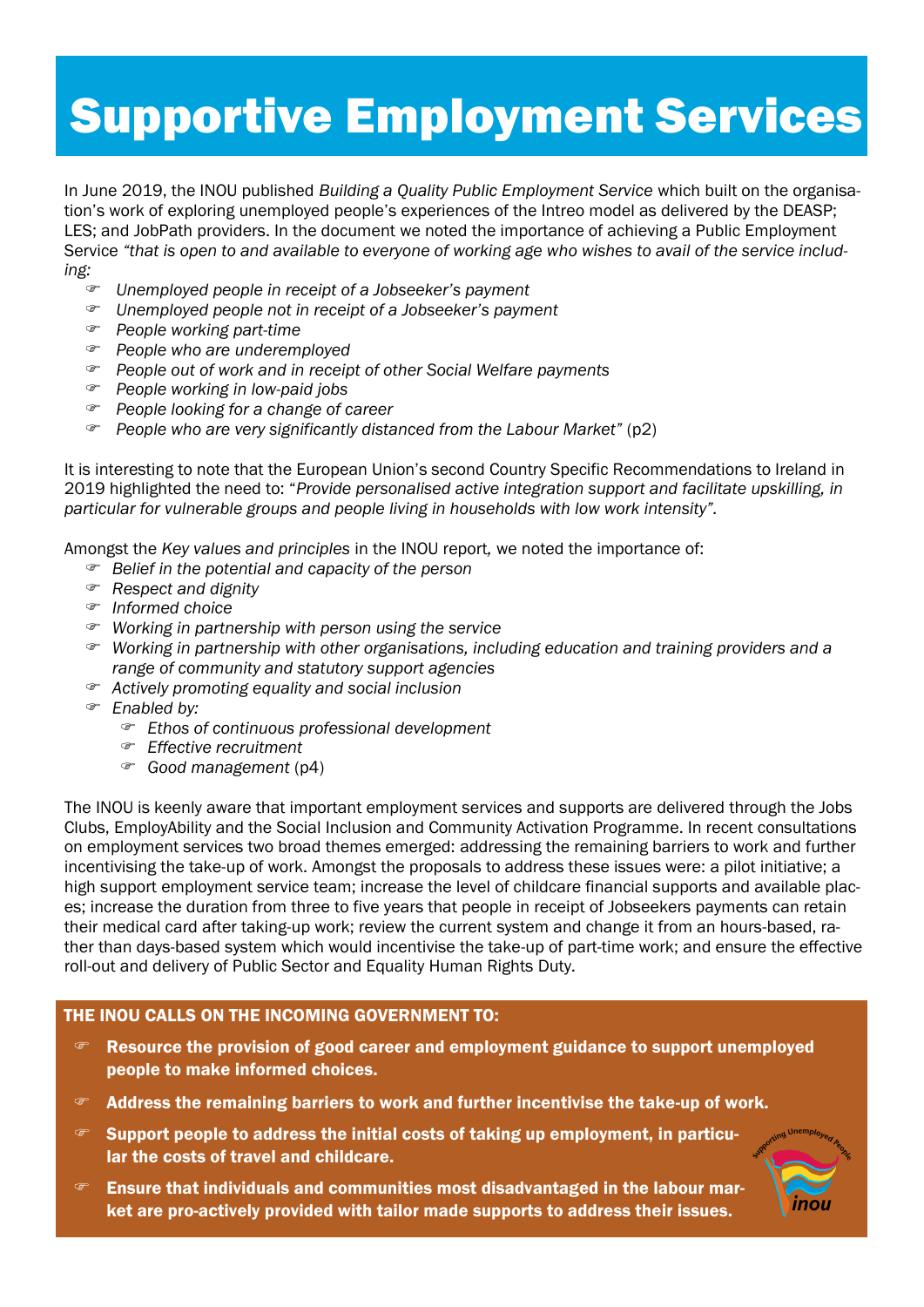## Activation Programmes

According to the most recent Live Register figures, there were 48,737 people participating in Activation Programmes in November, 2019. Of this number 17,009 people were in education and training programmes, and 31,728 were on employment programmes. Community Employment continued to be the biggest activation programme, with 21,279 participants.

In 2017 a two strand approach was adopted for Community Employment (CE) and placements were categorised into: (i) Social Inclusion - which sought to provide an opportunity for those who are very distant from the labour market to work and deliver services in their local communities; (ii) Job Activation - which sought to provide people who are long term unemployed with employment opportunities and more labour market relevant work experience.

The INOU believes that CE needs to be able to accommodate both the social inclusion and activation strands, and that whether it applies to a particular position or not will depend on the person filling it. To that end a good assessment of the participant's needs, their ambitions, and how these can be addressed and realised is critical. To undertake this work well, CE projects require on-going access to integrated and timely supports, including eligible participants, and good local collaborative working arrangements.

At the INOU's Annual Delegate Conference in May a motion from the INOU's General Branch was passed which sought that *"unemployed people who are in receipt of credits should be able to avail of current and future Community Employment and Employment programme places in local community organisations"*.

Concerns have been raised with the INOU that too many courses are now pitched at a level that some unemployed people, in particular young men, cannot access, as their learning level is at best Level 4. This is now making what were in the past traditional routes into decent employment harder to access e.g. apprenticeships, for learners who found formal education and training off-putting and inaccessible.

Given the relationship between employment and educational status, a visible pathway between accreditation of a wider range of learning provision and an improved labour market outcome is vital, in particular for people more distanced from the labour market.

Addressing skills gaps could make a big difference to people who are unemployed, working in less secure employment, and people who are distanced from the labour market: it could provide them with an opportunity to acquire skills that are deemed marketable and ones that could lead to decent employment.

It will also be important to acknowledge the work of community based education and training that provides key access points to people more distanced from the labour market, provision that often includes a focus on personal or soft skills, which are increasingly valued in the labour market, and seeks to address socio-economic exclusion.

#### THE INOU CALLS ON THE INCOMING GOVERNMENT TO:

- Open up access to employment programmes for unemployed people signing on for credits.
- Ensure that unemployed people's participation in employment programmes is by choice and that they are facilitated to gain good work experience and enhance their skills.
- $\mathcal{F}$  Resource the provision of good advice and guidance to support unemploved people to access appropriate education and training.
- $\infty$  Acknowledge the cost of participation in education and training and support adult learners to meet these costs to facilitate their participation.



 Properly resource community groups in their work addressing the needs of people very distant from the labour market.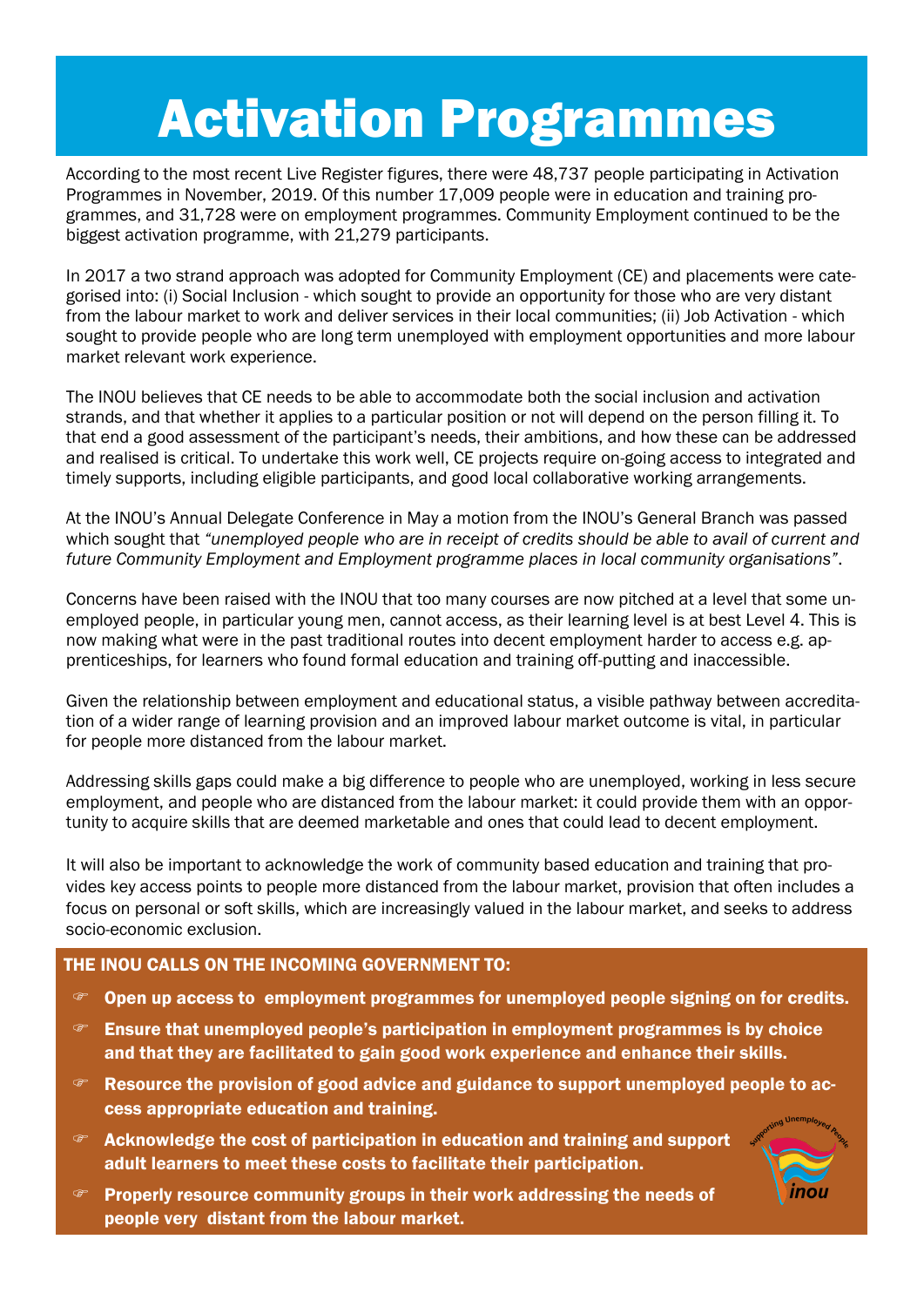## Access to Decent Work

The International Labour Organisation states that *"Decent work involves opportunities for work that is productive and delivers a fair income, security in the workplace and social protection for families, better prospects for personal development and social integration, freedom for people to express their concerns, organize and participate in the decisions that affect their lives and equality of opportunity and treatment for all women and men".*

The INOU remains concerned that Brexit and the changing nature of work, in particular digitalisation, could have a detrimental effect on people more distant from the labour market, and reduce their capacity to secure and maintain economic independence. It will be critically important to map out the potential impacts and ascertain how best to address these developments so that they do not exacerbate socio-economic exclusion.

There are particular challenges facing people who are distanced from the labour market. In Quarter 1, 2019 the Central Statistics Office (CSO) published their latest data on equality and discrimination. This survey captures the experiences of people who are unemployed as the CSO captures data on people's Principal Economic Status. People who are unemployed were amongst those reporting the highest rates of discrimination, at 30.2% which is considerably higher than the State figure of 17.7%. Looking for work is included in the heading *Workplace discrimination,* and the group with the highest rate of discrimination were people who are unemployed at 24.6%. The State figure under this heading was 9.4%. At present under Ireland's equality legislation an unemployed person cannot address this discrimination: this must end, and the next Government must address it properly.

The INOU receives feedback from individual members and affiliates about the difficulties in securing access to a decent job. Amongst the issues raised are:

- *F* uncertainty of hours;
- accessible and affordable transport to get to / from work;
- childcare and other caring costs;
- skills and experience mismatch with available employment;
- access to good information; and
- $\epsilon$  the particular challenges facing women; people living in / from particular communities; minority groups; people with disability; and older people.

Access to the Living Wage and greater certainty of hours and therefore improved income security would be important developments for any incoming Government to pursue. Some people who experience discrimination in the labour market seek to address their unemployment through self-employment and an important support for them is the Back to Work Enterprise Allowance (BTWEA). According to the latest figures there were 4,192 participants on BTWEA in November, 2019. Currently the scheme runs for two years, but the IN-OU believes that an additional year should be introduced to support people to make the most of this option, and that the participant should be able to retain 50% of their social welfare payment.

#### THE INOU CALLS ON THE INCOMING GOVERNMENT TO:

- $\mathcal{F}$  Ensure that decent work is at the heart of all employment and jobs policies.
- Plan for the full impact of Brexit on the labour market and ensure unemployed people and vulnerable workers gain access to a decent job.
- $\mathcal{F}$  In planning for the increased digitalisation of work, ensure that unemployed people and vulnerable workers are supported to adapt and enhance their job prospects.
- Actively support the roll-out and attainment of the Living Wage.
- Fully support unemployed people seeking to address their unemployment through self-employment.